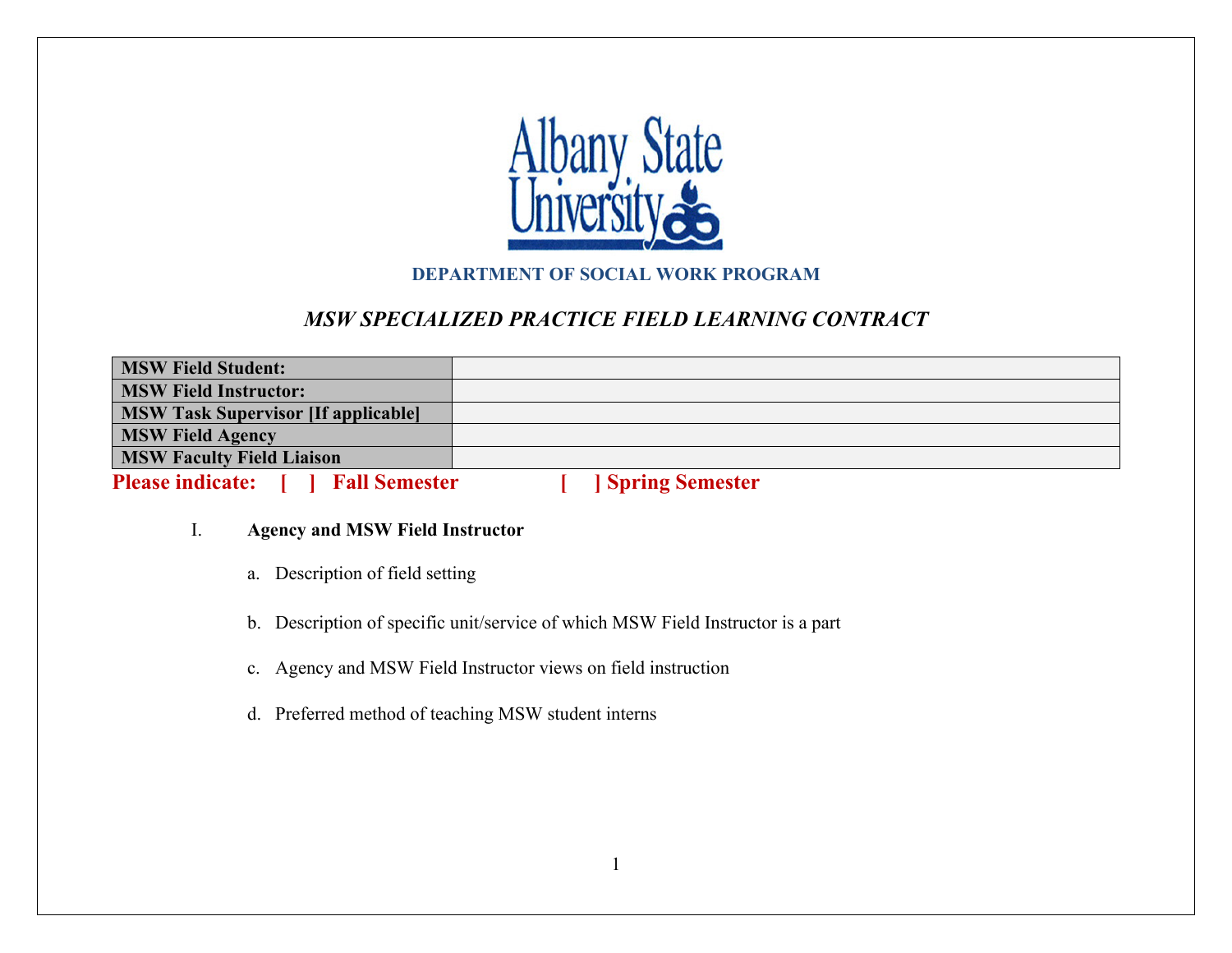#### II. **MSW Student (to be completed by MSW Student)**

a. Assessment of current strengths (Students should analyze the separate areas of knowledge, skills, and values.) Knowledge:

Skills:

Values:

b. Assessment of limitations (Students should analyze the separate areas of knowledge, skill, and values.) Knowledge:

Skills:

Values:

- c. Career goals
- d. Experiences desired during the semester

#### III. **Educational Plan (to be completed jointly by MSW Student and MSW Field Instructor)**

- a. Student orientation to agency (includes content and time frame for orientation process)
- a. Practice Behaviors (use attached Form) *Practice behaviors are those activities in which the MSW Student will engage in order to meet or achieve each learning objective. Practice tasks should be clearly stated, feasible, and whenever possible, placed within*
- b. Performance Measures (use attached Form)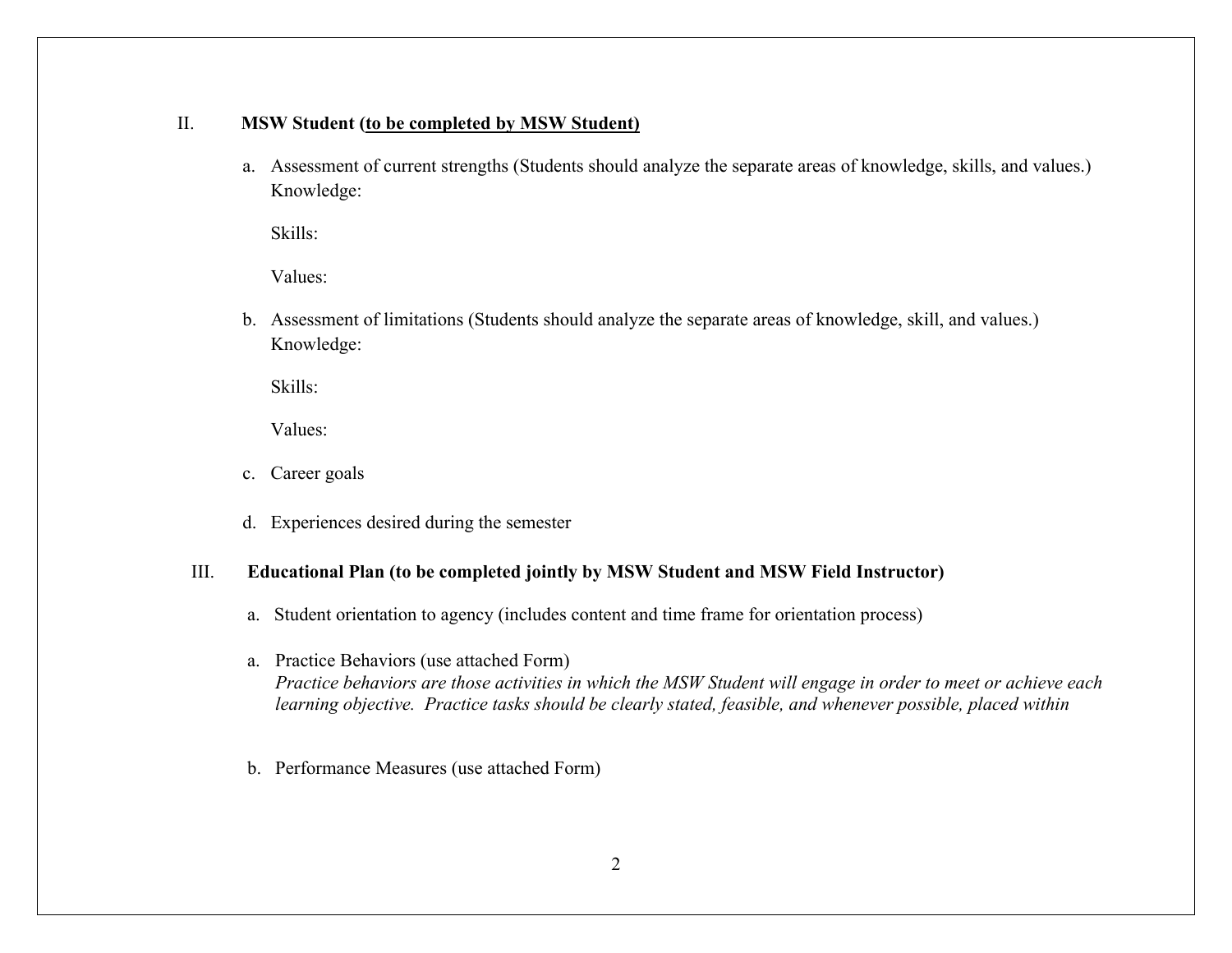- IV. Personnel Details **(to be completed jointly by MSW Student and MSW Field Instructor)**
- a. Hours and days for field work

|            | Monday | Tuesday | Wednesday | Thursday | Friday | Saturday | Sunday |
|------------|--------|---------|-----------|----------|--------|----------|--------|
| Mornings   |        |         |           |          |        |          |        |
| Afternoons |        |         |           |          |        |          |        |
| Evenings   |        |         |           |          |        |          |        |

- a. Supervisory plan (day and time the required one hour of supervision for per week is done)
- b. Holiday arrangements
- c. Sick leave arrangements
- d. Special arrangements (may include such items as required medical tests, travel reimbursements, and/or required attendance at specific staff meetings, etc.)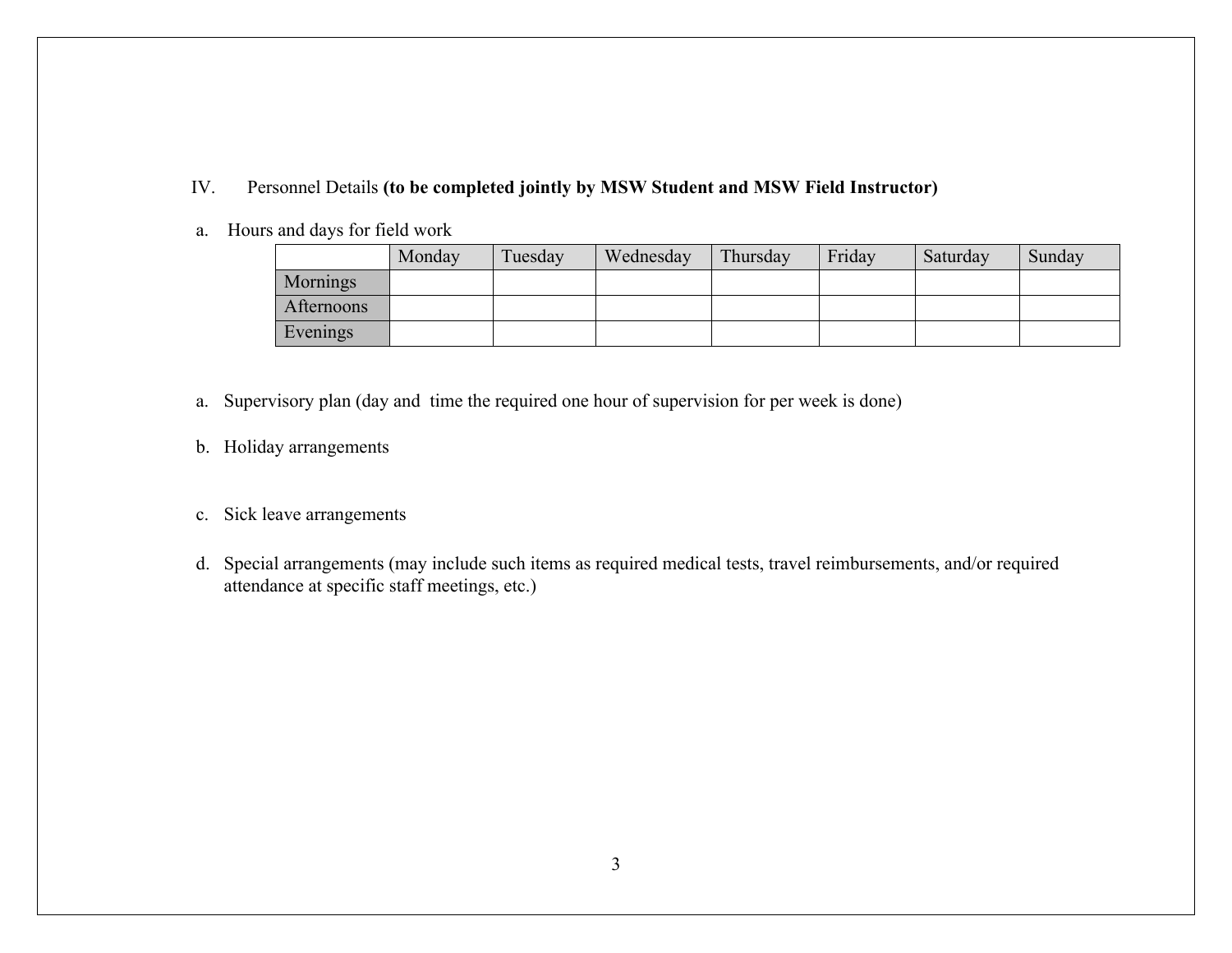

#### **MSW LEARNING ACTIVITIES AND MEASUREMENT**

| <b>MSW Student Name:</b> | Date: |  |
|--------------------------|-------|--|
|                          |       |  |

Learning contracts are developed jointly by the MSW student and MSW Field Instructor at the beginning of the semester. Students and the practicum agency share joint responsibility in selecting field activities and tasks that ensure mastery of all program goals and behavioral competencies. The third column details how the MSW Field Instructor will know or measure the student's performance. Measurement may occur through discussions, observations, or the student presenting data or information from the specified task in the second column. At the conclusion of the semester, the MSW Field Instructor will assess the student's level of performance for each *practice behavior indicator* in the last column. The MSW Field Instructor should discuss the final evaluation with the student. It is permissible and encouraged to type/write notes detailing feedback and growth opportunities. Student performance will be rated according to the following scale:

- **1 = Grade of "F" – Unsatisfactory** (*did not meet expectations*, or no evidence of practice behavior)
- **2 = Grade of "D" – Marginal Performance** (*minimal effort &/or performance*; *or evidence the practice behavior is just*  *beginning to emerge*)
- **3 = Grade of "C" – Emergent Performance** (does not meet minimum expected level of performance for a MSW student but evidence of the practice behavior is beginning to emerge)
- **4 = Grade of "B" – Above Average Performance (***efforts consistently went above expectations in demonstrating the practice behavior; this is the minimal expected level of performance for all MSW students***)**
- **5 = Grade of "A" – Outstanding Performance** (*consistently exceeded expectations through exceptional performance in demonstrating the practice behavior*)
- **0 – Not Applicable (Please place N/A** when there has not been adequate opportunity to complete the task or objective)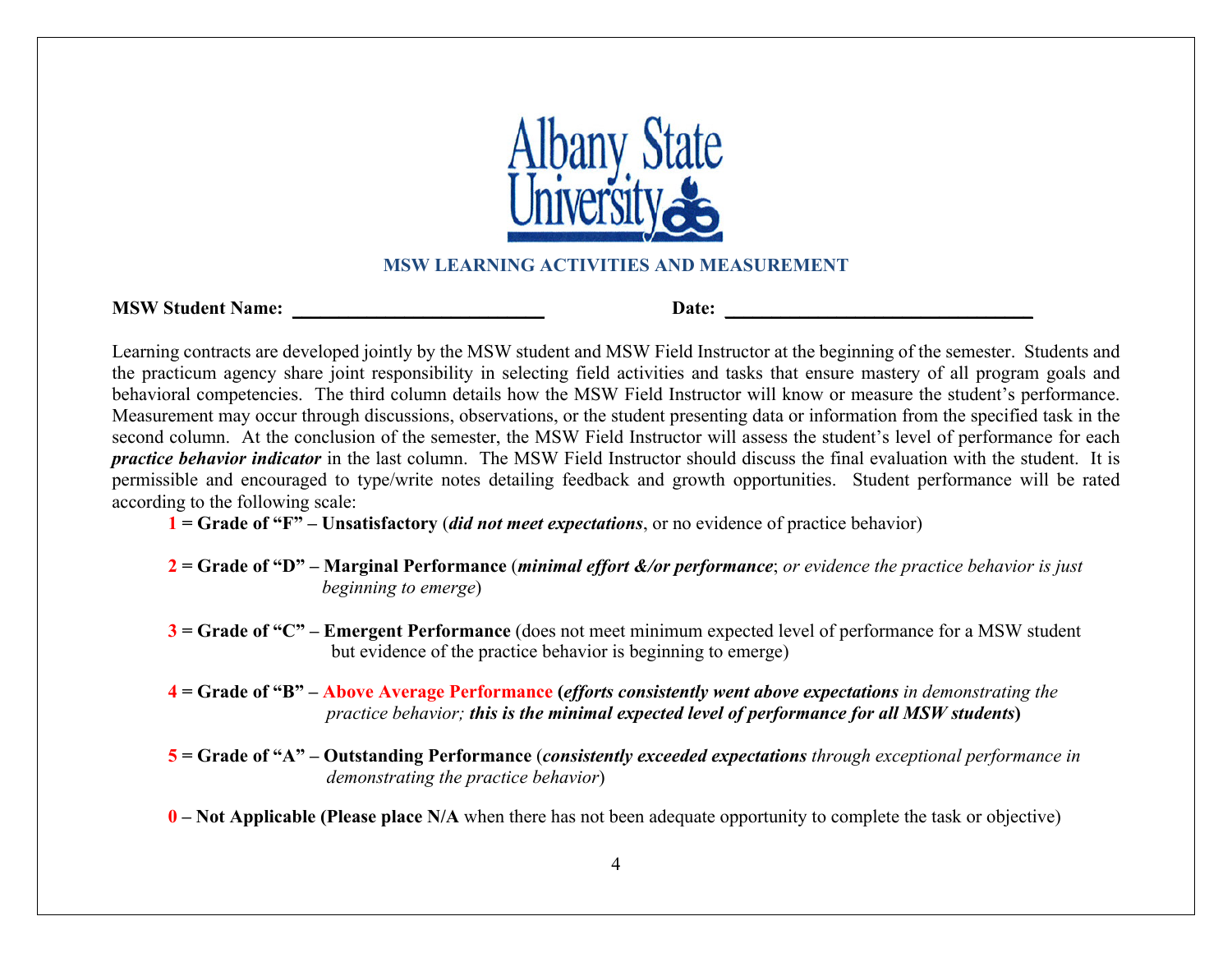| <b>Program Goal</b>                                                                                           | <b>MSW Practice</b><br><b>Behavior</b>                                                    | <b>Field Learning Activities/Practice</b><br><b>Tasks</b> | <b>Method of Evaluation: Note how MSW</b><br><b>Field Instructor will know practice</b><br>behavior is met? | <b>Semester Evaluation Section-</b><br><b>Course Outcomes (how well tasks were</b><br>performed?)                                                                                                                                                                                                                                                                                                                                                                                                                                                                                                                                                                                                                                                                                                                   |
|---------------------------------------------------------------------------------------------------------------|-------------------------------------------------------------------------------------------|-----------------------------------------------------------|-------------------------------------------------------------------------------------------------------------|---------------------------------------------------------------------------------------------------------------------------------------------------------------------------------------------------------------------------------------------------------------------------------------------------------------------------------------------------------------------------------------------------------------------------------------------------------------------------------------------------------------------------------------------------------------------------------------------------------------------------------------------------------------------------------------------------------------------------------------------------------------------------------------------------------------------|
| (1.) ETHICAL AND<br><b>PROFESSIONAL</b><br><b>BEHAVIOR</b>                                                    | 1. The MSW<br>Student will<br>demonstrate ethical<br>and professional<br>behavior         |                                                           |                                                                                                             | The MSW Student makes ethical<br>1aSP<br>decisions in clinical social work practice by<br>applying the standards of the NASW Code of<br>Ethics, the NASW Standards for Clinical<br>Social Work in Social Work Practice, the<br>Georgia Composite Board of Professional<br>Counselors, Social Workers, and Marriage and<br>Family Therapists, Rules and Regulations<br>Chapter 135-7, Code of Ethics, relevant laws<br>and regulations, models for ethical decision-<br>making, ethical conduct in research, and<br>additional code of ethics, as appropriate to the<br>context.<br>The MSW Student comprehends<br>1bSP<br>and can articulate how personal experiences<br>and affective reactions may impact<br>professional clinical judgement and behavior<br>along with strategies to effectively manage<br>them. |
| (2.) DIVERSITY<br><b>AND DIFFERENCE</b><br><b>IN PRACTICE</b>                                                 | 2. The MSW<br>Student will engage<br>diversity and<br>difference in practice              |                                                           |                                                                                                             | The MSW Student researches<br>2aSP<br>culturally sensitive and effective services and<br>interventions with children, families and/or<br>vulnerable adults.                                                                                                                                                                                                                                                                                                                                                                                                                                                                                                                                                                                                                                                         |
|                                                                                                               |                                                                                           |                                                           |                                                                                                             | The MSW Student effectively<br>2bSP<br>works with children, families and/or<br>vulnerable adults from diverse populations in<br>clinical social work practice.                                                                                                                                                                                                                                                                                                                                                                                                                                                                                                                                                                                                                                                      |
| $(3.)$ HUMAN<br><b>RIGHTS AND</b><br>SOCIAL,<br><b>ECONOMIC AND</b><br><b>ENVIRONMENTAL</b><br><b>JUSTICE</b> | 3. The MSW<br>Student will advance<br>human rights and<br>social and economic<br>justice. |                                                           |                                                                                                             | 3aSP<br>The MSW Student engages in<br>practice with children, families, and/or<br>vulnerable adults in a manner that advances<br>social, economic, and/or environmental<br>justice.                                                                                                                                                                                                                                                                                                                                                                                                                                                                                                                                                                                                                                 |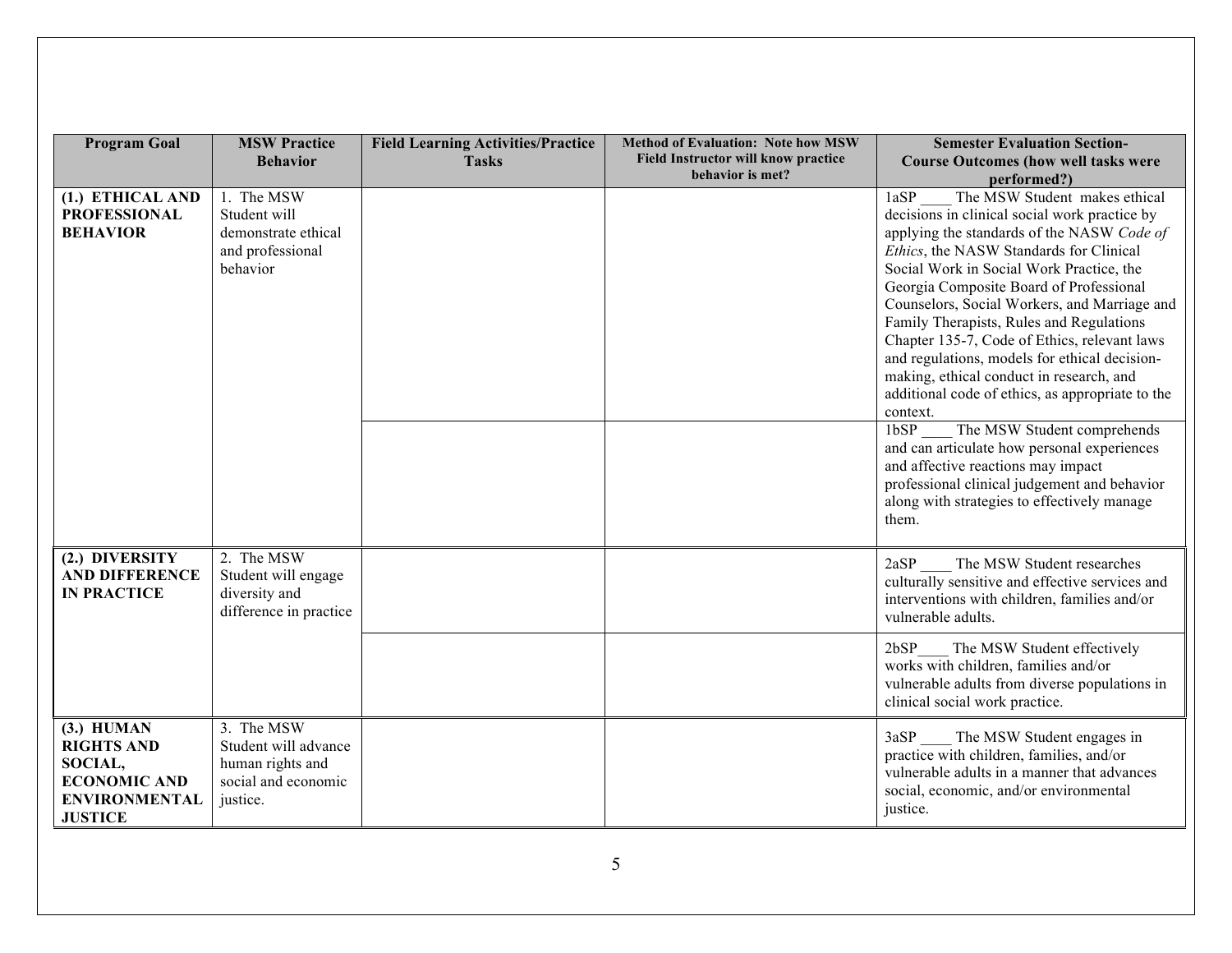| <b>Program Goal</b>                                                                                                                                               | <b>MSW Practice</b><br><b>Behavior</b>                                                                                                                        | <b>Field Learning Activities/Practice</b><br><b>Tasks</b> | <b>Method of Evaluation: Note how MSW</b><br><b>Field Instructor will know practice</b><br>behavior is met? | <b>Semester Evaluation Section-</b><br><b>Course Outcomes (how well tasks were</b><br>performed?)                                                                                                             |
|-------------------------------------------------------------------------------------------------------------------------------------------------------------------|---------------------------------------------------------------------------------------------------------------------------------------------------------------|-----------------------------------------------------------|-------------------------------------------------------------------------------------------------------------|---------------------------------------------------------------------------------------------------------------------------------------------------------------------------------------------------------------|
| (4.) PRACTICE-<br><b>INFORMED</b><br><b>RESEARCH AND</b><br><b>RESEARCH-</b><br><b>INFORMED</b><br><b>PRACTICE</b>                                                | 4. The MSW<br>Student will engage<br>in research-informed<br>practice and<br>practice-informed<br>research                                                    |                                                           |                                                                                                             | The MSW Student translates<br>4aSP<br>research findings into effective practice with<br>children, families, and/or vulnerable adults.                                                                         |
| $(5.)$ POLICY<br><b>PRACTICE</b>                                                                                                                                  | 5. The MSW Student<br>will engage in<br>effective policy<br>practice to advance<br>social and economic<br>well-being and<br>deliver effective<br>social work. |                                                           |                                                                                                             | 5aSP. The MSW Student advocates with<br>clients and constituencies to inform and<br>influence agency, local, state, federal or global<br>policies that impact children, families and/or<br>vulnerable adults. |
| (6.)<br><b>ENGAGEMENT</b><br><b>WITH</b><br><b>INDIVIDUALS,</b><br><b>FAMILIES,</b><br><b>GROUPS,</b><br><b>ORGANIZATIONS</b><br><b>AND</b><br><b>COMMUNITIES</b> | 6. The MSW Student<br>will effectively<br>engage with diverse<br>individuals, families,<br>groups,<br>organizations, and<br>communities                       |                                                           |                                                                                                             | 6aSP. The MSW Student develops a<br>culturally responsive professional relationship<br>with children, families, and/or vulnerable<br>adult clients.                                                           |
| (7.) ASSESSMENT<br><b>WITH</b><br><b>INDIVIDUALS,</b><br><b>FAMILIES,</b><br><b>GROUPS,</b><br><b>ORGANIZATIONS</b><br><b>AND</b><br><b>COMMUNITIES</b>           | 7. The MSW<br>Student will<br>effectively assess<br>diverse individuals.<br>families, groups,<br>organizations, and<br>communities                            |                                                           |                                                                                                             | 7aSP. The MSW Student uses multi-<br>dimensional assessment tools with children,<br>families, and/or vulnerable adult clients.                                                                                |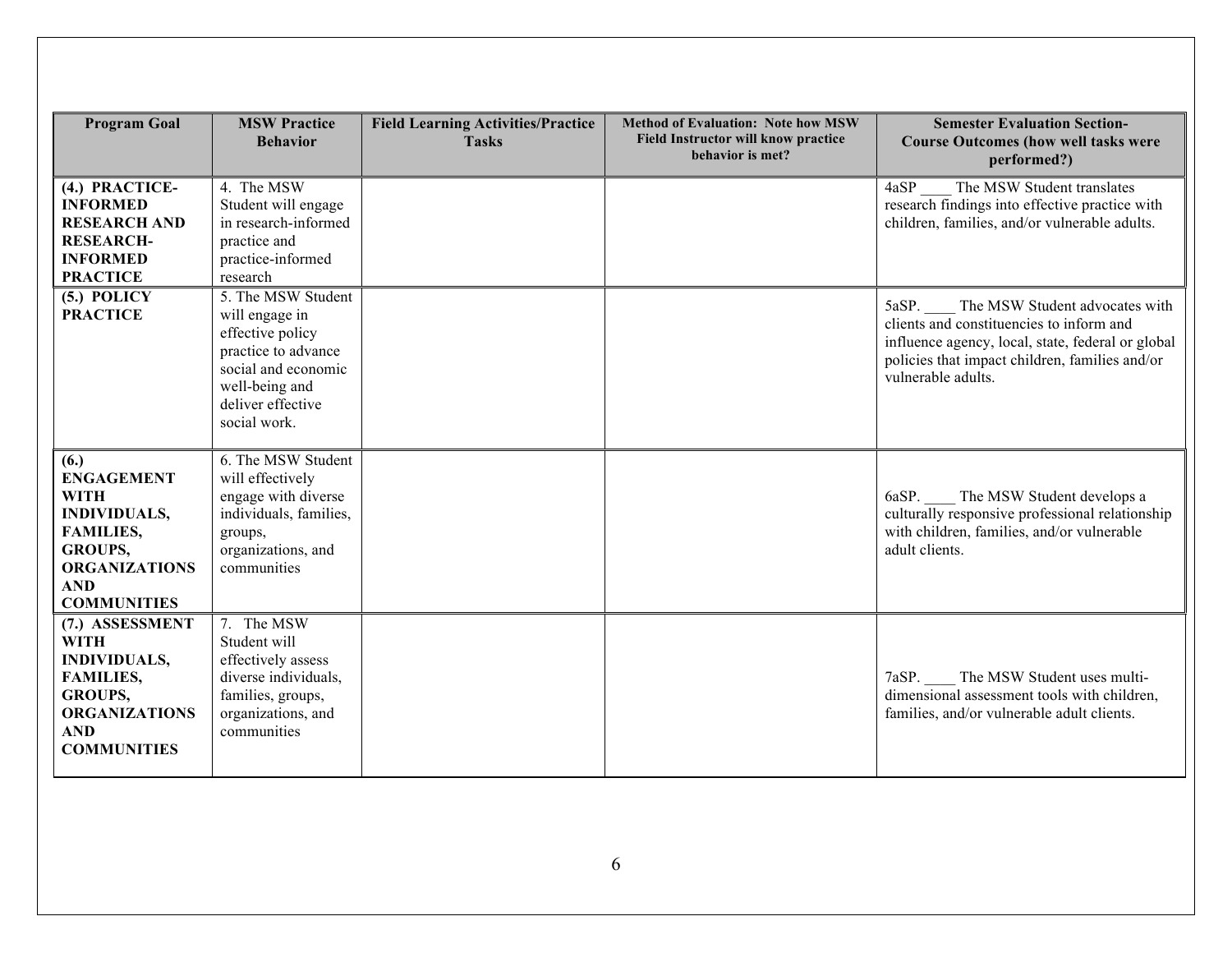| <b>Program Goal</b>                                                                                                                           | <b>MSW Practice</b><br><b>Behavior</b>                                                                                                                          | <b>Field Learning Activities/Practice</b><br><b>Tasks</b> | <b>Method of Evaluation: Note how MSW</b><br>Field Instructor will know practice<br>behavior is met? | <b>Semester Evaluation Section-</b><br><b>Course Outcomes (how well tasks were</b><br>performed?)                                                                                                                                                      |
|-----------------------------------------------------------------------------------------------------------------------------------------------|-----------------------------------------------------------------------------------------------------------------------------------------------------------------|-----------------------------------------------------------|------------------------------------------------------------------------------------------------------|--------------------------------------------------------------------------------------------------------------------------------------------------------------------------------------------------------------------------------------------------------|
| (8.)<br><b>INTERVENTION</b><br><b>WITH</b><br><b>INDIVIDUALS,</b><br><b>FAMILIES,</b><br><b>GROUPS,</b><br><b>ORGANIZATIONS</b><br><b>AND</b> | 8. The MSW<br>Student will<br>effectively intervene<br>with individuals,<br>families, groups,<br>organizations, and<br>communities.                             |                                                           |                                                                                                      | The MSW Student critically<br>8aSP.<br>evaluates, selects, and applies evidence-based<br>interventions with children, families, and/or<br>vulnerable adult clients.<br>8bSP.<br>The MSW Student collaborates<br>with other professionals to coordinate |
| <b>COMMUNITIES</b>                                                                                                                            |                                                                                                                                                                 |                                                           |                                                                                                      | appropriate services for children, families,<br>and/or vulnerable adult clients.                                                                                                                                                                       |
| (9.) EVALUATION<br>OF INDIVIDUALS,<br><b>FAMILIES,</b><br><b>GROUPS,</b><br><b>ORGANIZATIONS</b><br><b>AND</b><br><b>COMMUNITIES</b>          | 9. The MSW<br>Student will evaluate<br>social work<br>processes and<br>outcomes with<br>individuals, families,<br>groups,<br>organizations, and<br>communities. |                                                           |                                                                                                      | 9aSP. The MSW Student evaluates the<br>processes and/or outcomes of clinical practice<br>with children, families and/or vulnerable adult<br>clients.                                                                                                   |

**Comments:** 

**\_\_\_\_\_\_\_\_\_\_\_\_\_\_\_\_\_\_\_\_\_\_\_\_\_\_\_\_\_\_\_\_\_\_\_\_\_\_\_\_\_\_\_\_\_\_\_\_\_\_\_\_\_\_\_\_\_\_\_\_\_\_\_\_\_\_\_\_\_\_\_\_\_\_\_\_\_\_\_\_\_\_\_\_\_\_\_\_\_\_\_\_\_\_\_\_\_\_\_\_\_\_\_\_\_\_\_\_**  $\mathcal{L}_\mathcal{L} = \{ \mathcal{L}_\mathcal{L} = \{ \mathcal{L}_\mathcal{L} = \{ \mathcal{L}_\mathcal{L} = \{ \mathcal{L}_\mathcal{L} = \{ \mathcal{L}_\mathcal{L} = \{ \mathcal{L}_\mathcal{L} = \{ \mathcal{L}_\mathcal{L} = \{ \mathcal{L}_\mathcal{L} = \{ \mathcal{L}_\mathcal{L} = \{ \mathcal{L}_\mathcal{L} = \{ \mathcal{L}_\mathcal{L} = \{ \mathcal{L}_\mathcal{L} = \{ \mathcal{L}_\mathcal{L} = \{ \mathcal{L}_\mathcal{$ **\_\_\_\_\_\_\_\_\_\_\_\_\_\_\_\_\_\_\_\_\_\_\_\_\_\_\_\_\_\_\_\_\_\_\_\_\_\_\_\_\_\_\_\_\_\_\_\_\_\_\_\_\_\_\_\_\_\_\_\_\_\_\_\_\_\_\_\_\_\_\_\_\_\_\_\_\_\_\_\_\_\_\_\_\_\_\_\_\_\_\_\_\_\_\_\_\_\_\_\_\_\_\_\_\_\_\_\_ \_\_\_\_\_\_\_\_\_\_\_\_\_\_\_\_\_\_\_\_\_\_\_\_\_\_\_\_\_\_\_\_\_\_\_\_\_\_\_\_\_\_\_\_\_\_\_\_\_\_\_\_\_\_\_\_\_\_\_\_\_\_\_\_\_\_\_\_\_\_\_\_\_\_\_\_\_\_\_\_\_\_\_\_\_\_\_\_\_\_\_\_\_\_\_\_\_\_\_\_\_\_\_\_\_\_\_\_**  $\mathcal{L}_\mathcal{L} = \{ \mathcal{L}_\mathcal{L} = \{ \mathcal{L}_\mathcal{L} = \{ \mathcal{L}_\mathcal{L} = \{ \mathcal{L}_\mathcal{L} = \{ \mathcal{L}_\mathcal{L} = \{ \mathcal{L}_\mathcal{L} = \{ \mathcal{L}_\mathcal{L} = \{ \mathcal{L}_\mathcal{L} = \{ \mathcal{L}_\mathcal{L} = \{ \mathcal{L}_\mathcal{L} = \{ \mathcal{L}_\mathcal{L} = \{ \mathcal{L}_\mathcal{L} = \{ \mathcal{L}_\mathcal{L} = \{ \mathcal{L}_\mathcal{$ **\_\_\_\_\_\_\_\_\_\_\_\_\_\_\_\_\_\_\_\_\_\_\_\_\_\_\_\_\_\_\_\_\_\_\_\_\_\_\_\_\_\_\_\_\_\_\_\_\_\_\_\_\_\_\_\_\_\_\_\_\_\_\_\_\_\_\_\_\_\_\_\_\_\_\_\_\_\_\_\_\_\_\_\_\_\_\_\_\_\_\_\_\_\_\_\_\_\_\_\_\_\_\_\_\_\_\_\_ \_\_\_\_\_\_\_\_\_\_\_\_\_\_\_\_\_\_\_\_\_\_\_\_\_\_\_\_\_\_\_\_\_\_\_\_\_\_\_\_\_\_\_\_\_\_\_\_\_\_\_\_\_\_\_\_\_\_\_\_\_\_\_\_\_\_\_\_\_\_\_\_\_\_\_\_\_\_\_\_\_\_\_\_\_\_\_\_\_\_\_\_\_\_\_\_\_\_\_\_\_\_\_\_\_\_\_\_ \_\_\_\_\_\_\_\_\_\_\_\_\_\_\_\_\_\_\_\_\_\_\_\_\_\_\_\_\_\_\_\_\_\_\_\_\_\_\_\_\_\_\_\_\_\_\_\_\_\_\_\_\_\_\_\_\_\_\_\_\_\_\_\_\_\_\_\_\_\_\_\_\_\_\_\_\_\_\_\_\_\_\_\_\_\_\_\_\_\_\_\_\_\_\_\_\_\_\_\_\_\_\_\_\_\_\_\_**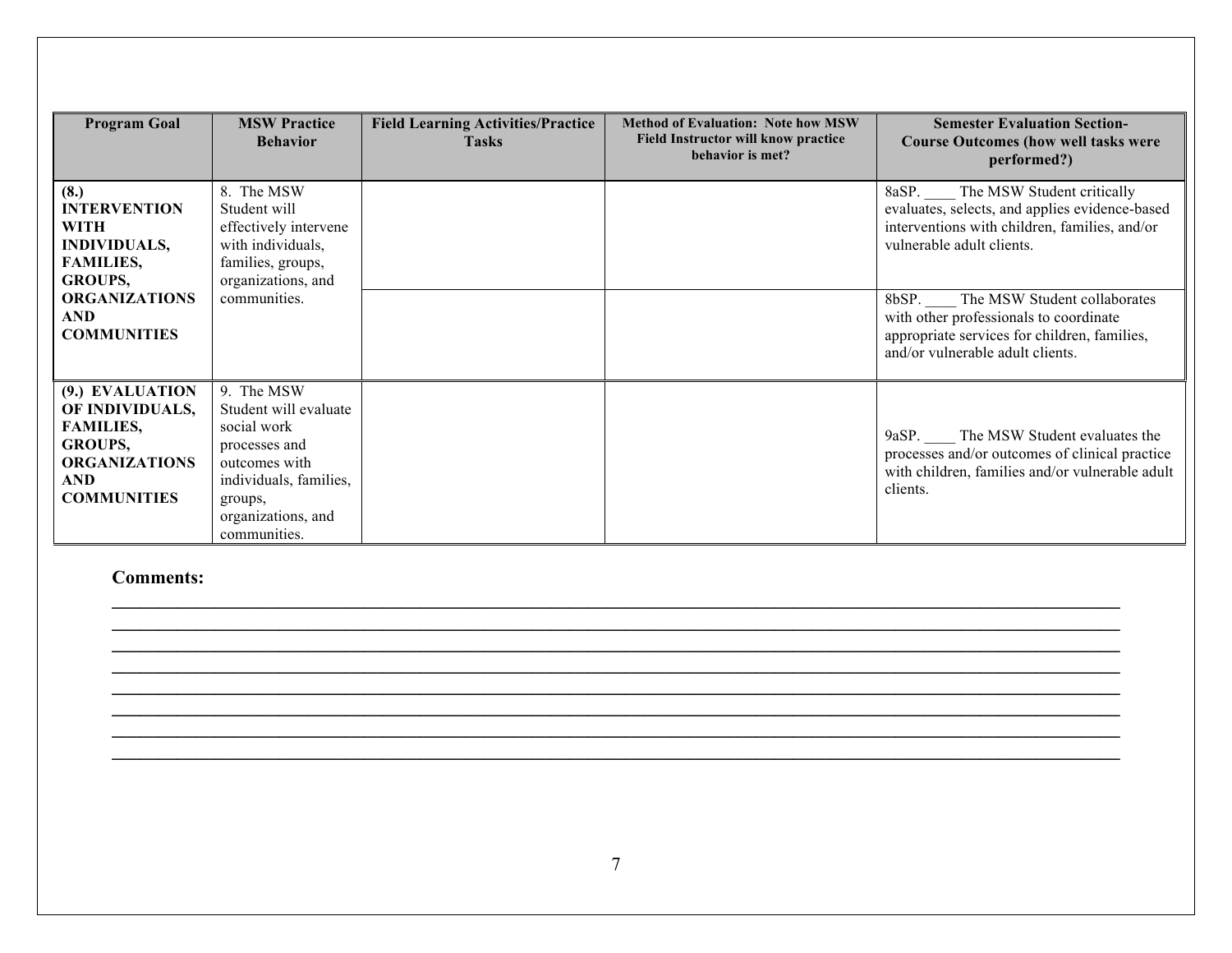# *Initial MSW Learning Contract Approval* (Signifies initial approval of the *MSW Learning Contract*; completed at beginning of semester) *Signature of MSW Field Instructor Date PRINT NAME OF MSW FIELD INSTRUCTOR Signature of MSW Task Supervisor (If applicable) Date PRINT NAME OF MSW TASK SUPERVISOR Signature of MSW Student Date PRINT NAME OF MSW STUDENT Signature of MSW Field Coordinator/Field Instructor Date PRINT NAME OF MSWFIELD COORDINATOR*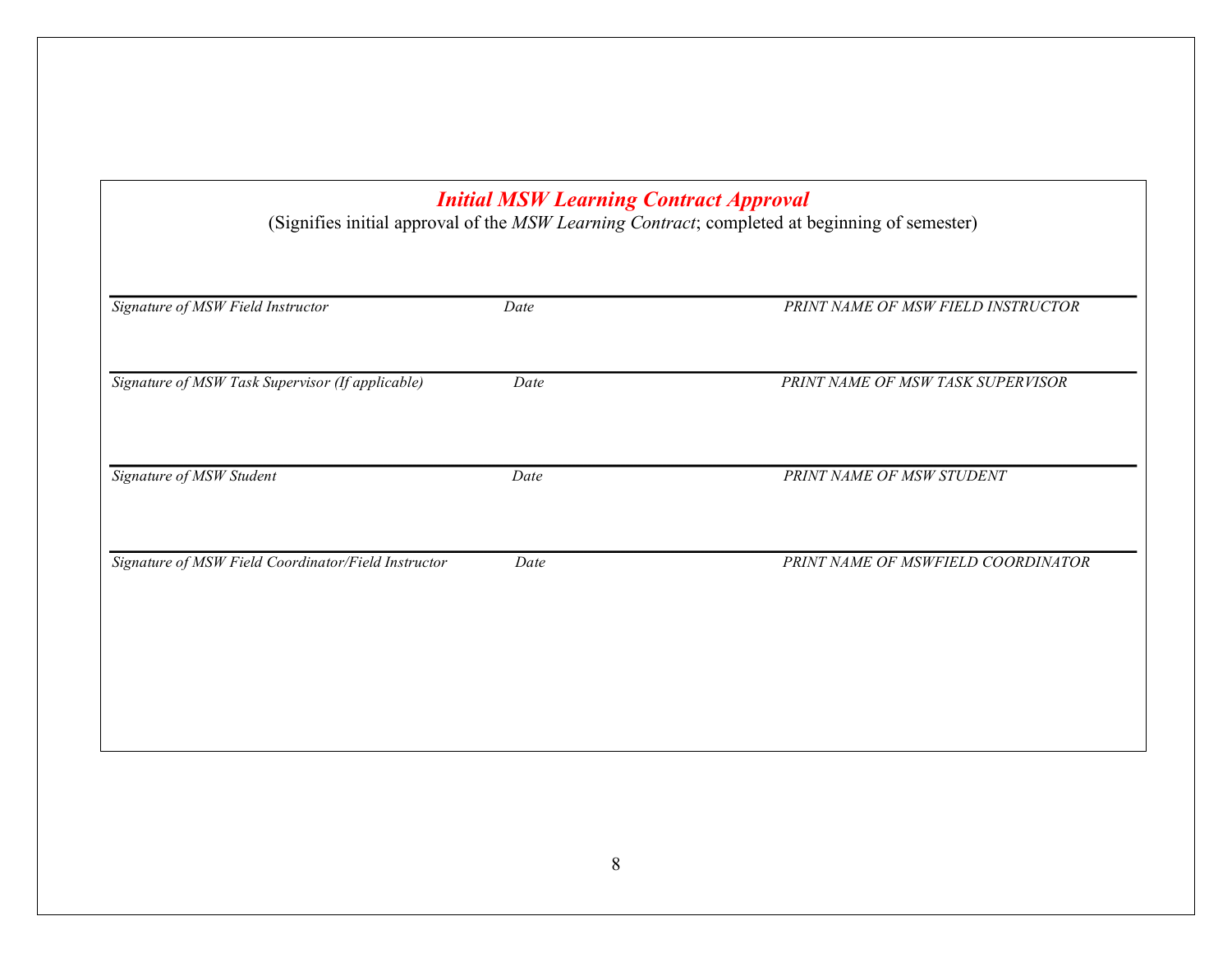#### **MID-TERM EVALUATION** (Must be signed in pen/ink)

The field instructor/task supervisor should jointly rate the student's performance using the assessment scale of 0 to 5 detailed at the beginning of the learning contract. Findings and feedback should be shared with the st

| <b>Satisfactory Performance</b> |                                    |                                   |
|---------------------------------|------------------------------------|-----------------------------------|
| Date                            | <b>Student Signature</b>           | Date                              |
| Date                            | <b>Field Coordinator Signature</b> | Date                              |
|                                 |                                    |                                   |
|                                 |                                    |                                   |
|                                 |                                    |                                   |
|                                 |                                    |                                   |
|                                 |                                    |                                   |
|                                 |                                    |                                   |
|                                 |                                    | <b>Unsatisfactory Performance</b> |